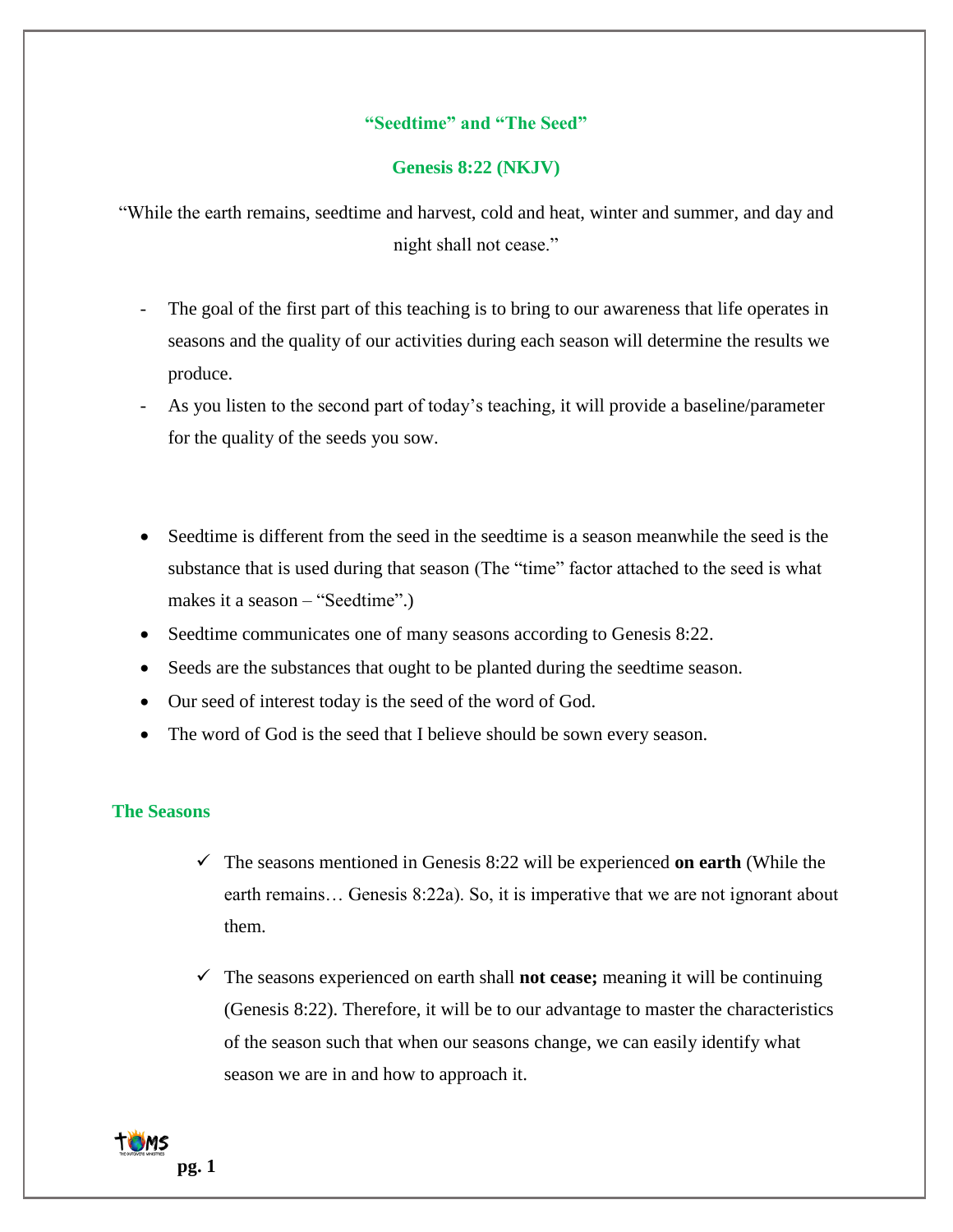✓ The seasons will be experienced by **both people and the environment.** The environment is on earth and people are on earth. Plants and animals also do experience different seasons of life too.

#### **Why is this important?**

-It will help us pray strategically (when winter season is here, we do not pray against it, rather we strategize on how to handle the activities that come with it. So too it is with the 5 other seasons.)

-It will give us hope for the future (when one season is here; there is hope that this too shall pass away. No season is here to stay.)

-It helps us remain focused on the tasks at hand (During seedtime, you sow; during harvest, you harvest; etc.)

-It helps us minimize or completely avoid false expectations (You will not expect snow in the heart of summer, for example.)

-It helps us maintain our identity (do not assume the identity of your season; rather assume and maintain your identity as a child of God).

-The seasons are repetitive (cyclical) therefore, it helps to know that we will experience every season more than once however, at different magnitudes.

- "Time" is the factor between seasons. Two or more people may not be in the same season at a given time however, you can patiently and comfortably look forward to your changes because it will happen.

- It helps us effectively manage our emotions – impatience, jealousy, anger, hate, etc. So that we are not tempted with or by the season of our fellow brethren.

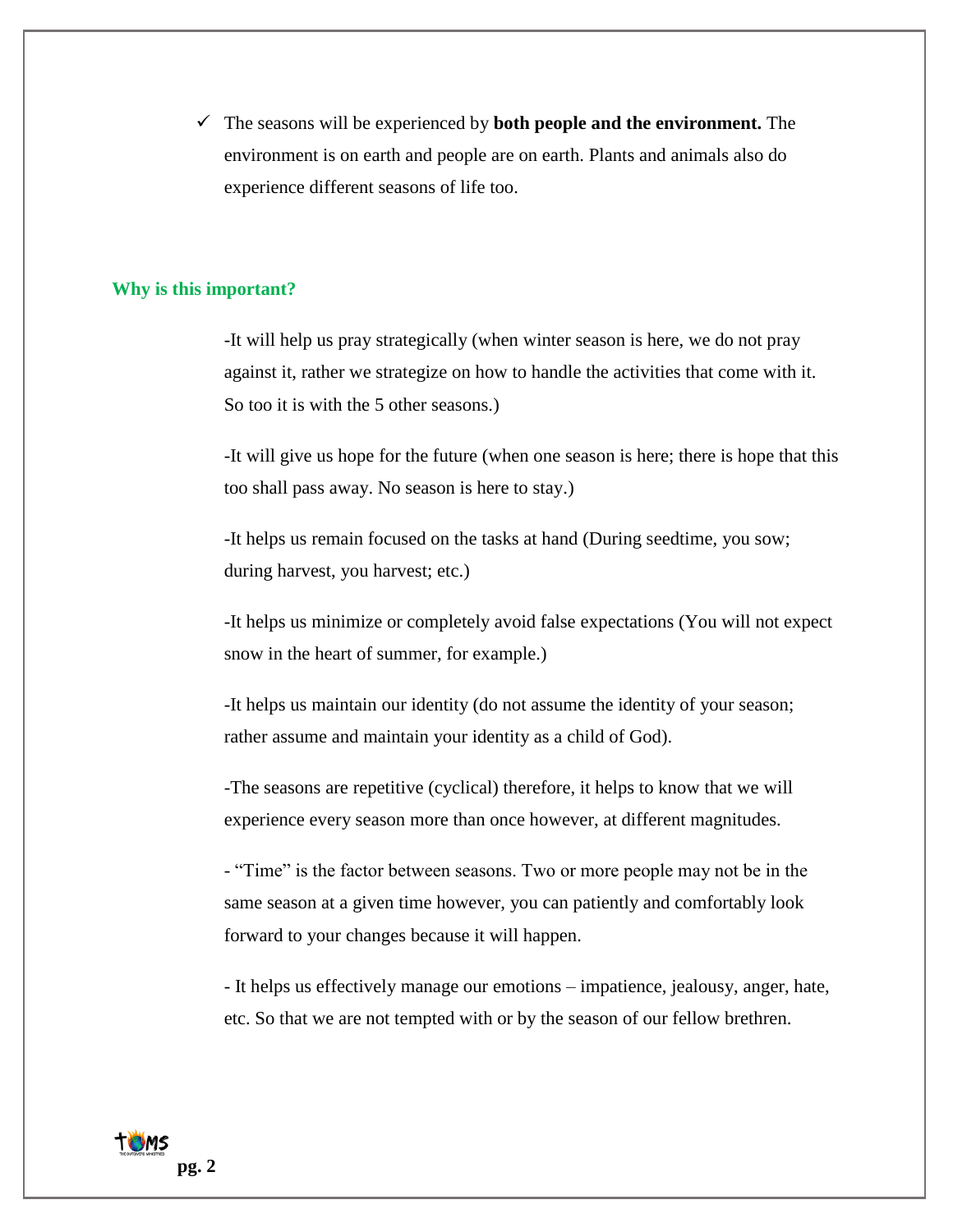## **The 8 Seasons according to Genesis 8:22**

- 1) Seedtime Season
- 2) Harvest Season
- 3) Cold /Winter Season
- 4) Heat /Summer Season
- 5) Day Season
- 6) Night Season

# **Characteristics of the different seasons**

# **a) Seedtime Season**

- Is a time for sacrifice not rewards.
- Is a time to plant seeds for the harvest in the future.
- Is a time for investment.
- A time to dig deep.
- A time to plant seeds for the fruits you want to harvest in the future.
- Is a time of waiting (sometimes the wait may last for years.)

**\*Therefore, during the seedtime season, do not go looking for rewards, rather go looking for opportunities to sow.**

### **b) Harvest Season**

-Is a time for rewards.

- Is a time for growth.
- Is a time for reaping.

**\*Listen to our series on "Abound in Kingdom Harvest" for more information about harvest season.** 

## **c) Cold (Cold/Winter) Season**

-Is a time for loneliness; dryness; coldness.

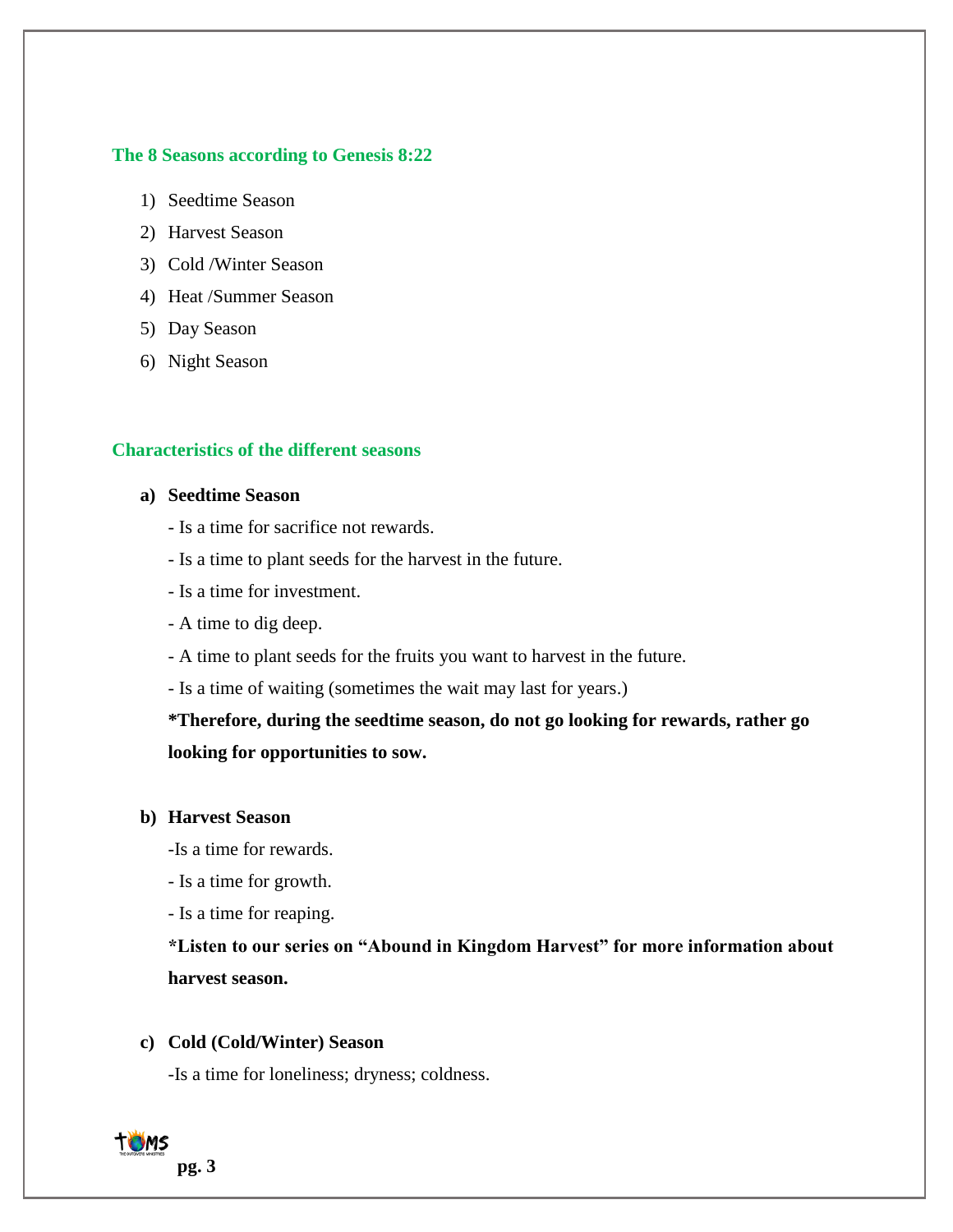-Is a time when it seems like nothing is working (but things are working).

-Is a time when people you trust may betray you; people you love may reject you.

-Is a season when people just would not handle you respectfully.

**\*Do not cut trees in winter (be careful not to cut off relationships during this season without instructions from the Lord.)**

#### **d) Heat (Heat/Summer) Season**

-Is a season of warmth; joy; embrace; brightness.

- -Is a season when you feel good about yourself.
- -Is a season when everyone seems to love you.

#### **e) Night Season**

-Is a season of darkness; no light.

-Is a season when no one takes note of you, but you are working so hard and getting very little back.

-Is a season when you dream ((not fulfillment of dreams); incubation; big plans.)

## **f) Day Season**

-Is a season of light; exposure; recognition.

-Is a season when people take note of you; appreciate what you are doing.

-Is a season of reward.

-Is a season that attracts your enemies as well.

**\*People do not notice you in the dark season, so they do not target you. In the day season, people see you, so enemies will target you.**

Now that we know some characteristics about the seasons of life, can we individually identify what season we are in?

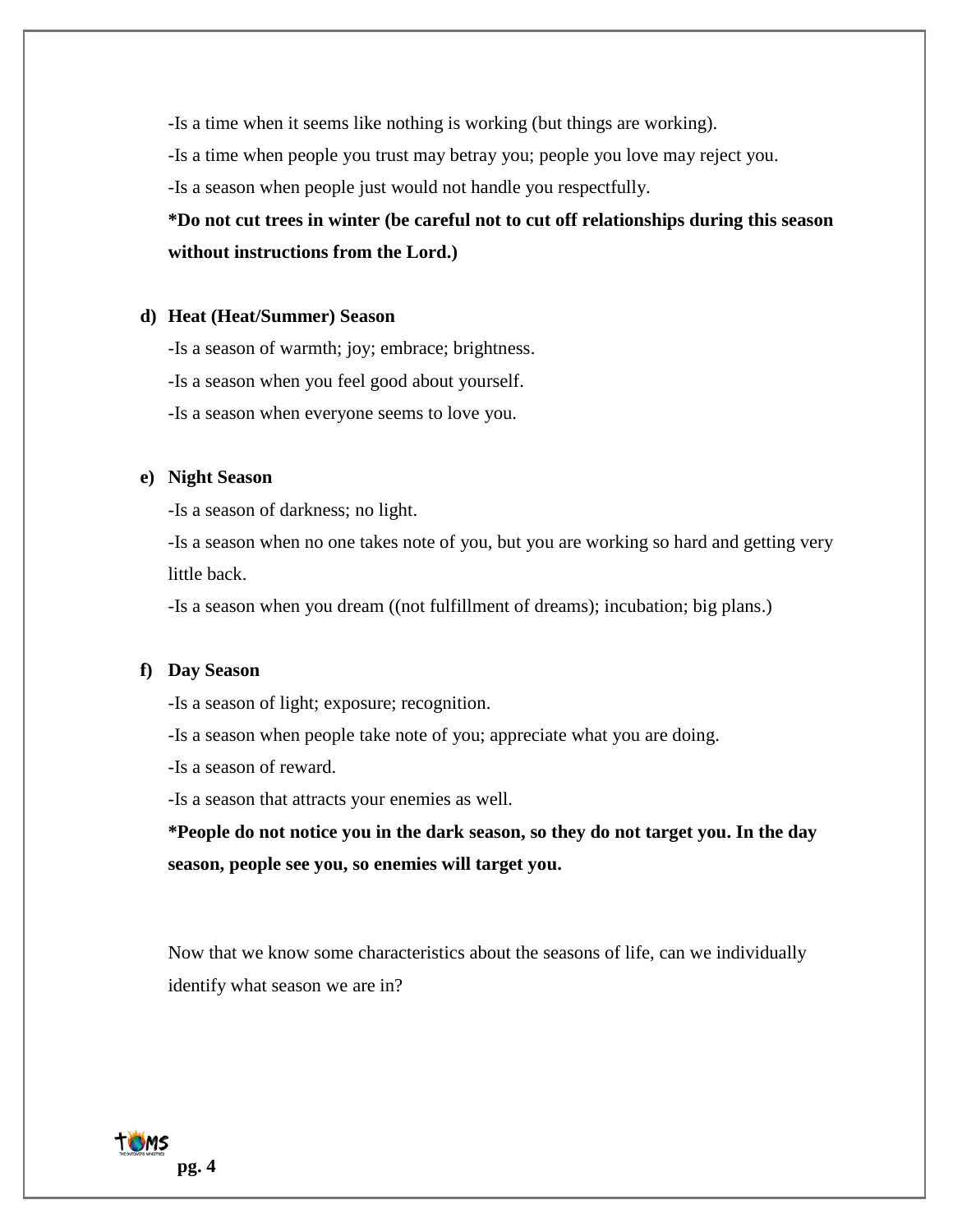#### **SEEDTIME**

# **The Practicalities of Seedtime Season**

-You will be there for others more than they will be there for you.

-If you are in business, you will realize that you will be making more investments and very little returns.

-As a student, you might be putting in so much efforts to study, yet, your results do not show for it.

-As a pregnant woman, you carry seed and must wait for 9months before your harvest. All things being equal.

-A single person expecting to get married may have to prepare/invest in himself or herself. The season of investments are the seeds being sown. -Etc.

#### **The Word of God, The SEED**

#### **The Seed is the Word of God**

## **a) Luke 8:11 NIV**

"This is the meaning of the parable: **The seed is the word of God.**

# **b) 1 Peter 1:23 TPT**

For through the eternal and living Word of God you have been born again. And this **"seed"** that he planted within you can never be destroyed but will live *and grow* inside of you forever.

#### **c) 1 Peter 1:23 NKJV**

been born again, not of corruptible seed but incorruptible, through the word of God which lives and abides forever,

**d) 1 Peter 1:23 NIV**

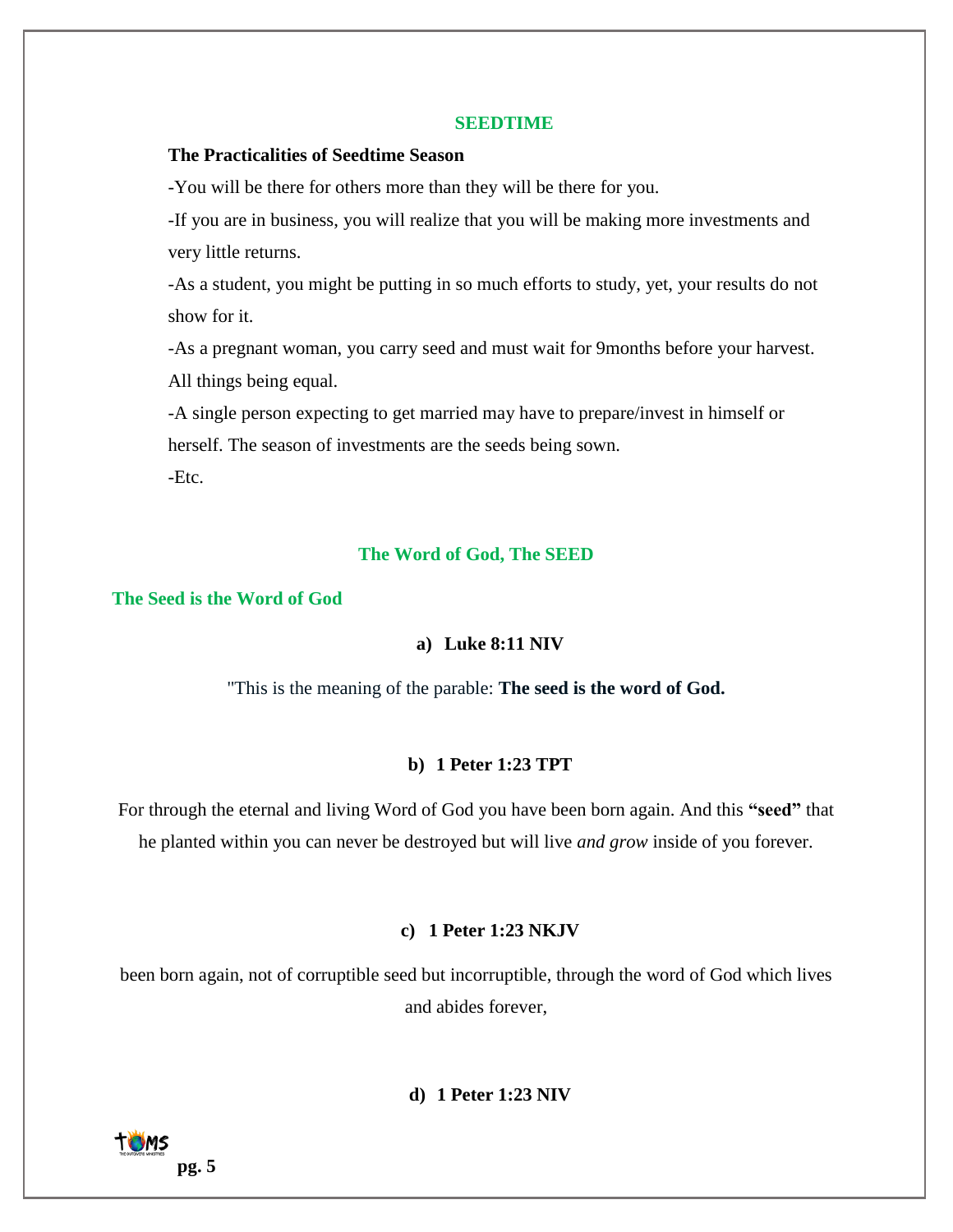For you have been born again, not of perishable seed, but of imperishable, through the living and enduring word of God.

# **Highlights!**

- The greatest kingdom seed is the word and it should be the greatest seed that everyone should sought to sow.
- The word of God is the seed that everyone should sought to sow purposefully.
- The word of God is relevant in every season of life (cold, heat, seedtime, harvest, winter, summer, day and night).
- When you understand the value of the seed (the word), we can safely conclude that seed sowing is spiritual,

# **The Value of The Seed (The word of God).**

- **1) This seed (the word) is imperishable** (it cannot be destroyed; go through decay; or corruption)
- 1 Peter 1:23 Jesus Christ cannot be destroyed, He cannot go through decay, neither can He be corrupted.
- **2) This seed (the word) lives/ is living.**
- 1 Peter 1:23 (NIV) For you have been born again, not of perishable seed, but of imperishable, through the **living** and enduring word of God.
- Hebrews 4:12a For the word of God *is* **living** and powerful…
- John 1:1 (NIV) In the beginning was the word and the word was with God and the word was God). We also know that Jesus died and resurrected and is seated above at the right hand of God the Father (Mark 16:19). Before departing, He left us another comforter (John 14:16).
- **3) This seed (the word) grows.**
- 2 Peter 3:18 (NIV) But grow in the grace and knowledge of our Lord and Savior Jesus Christ. To him be glory both now and forever! Amen.
- Luke 2:52 Jesus Christ grew in wisdom, stature, in favor with God and men.